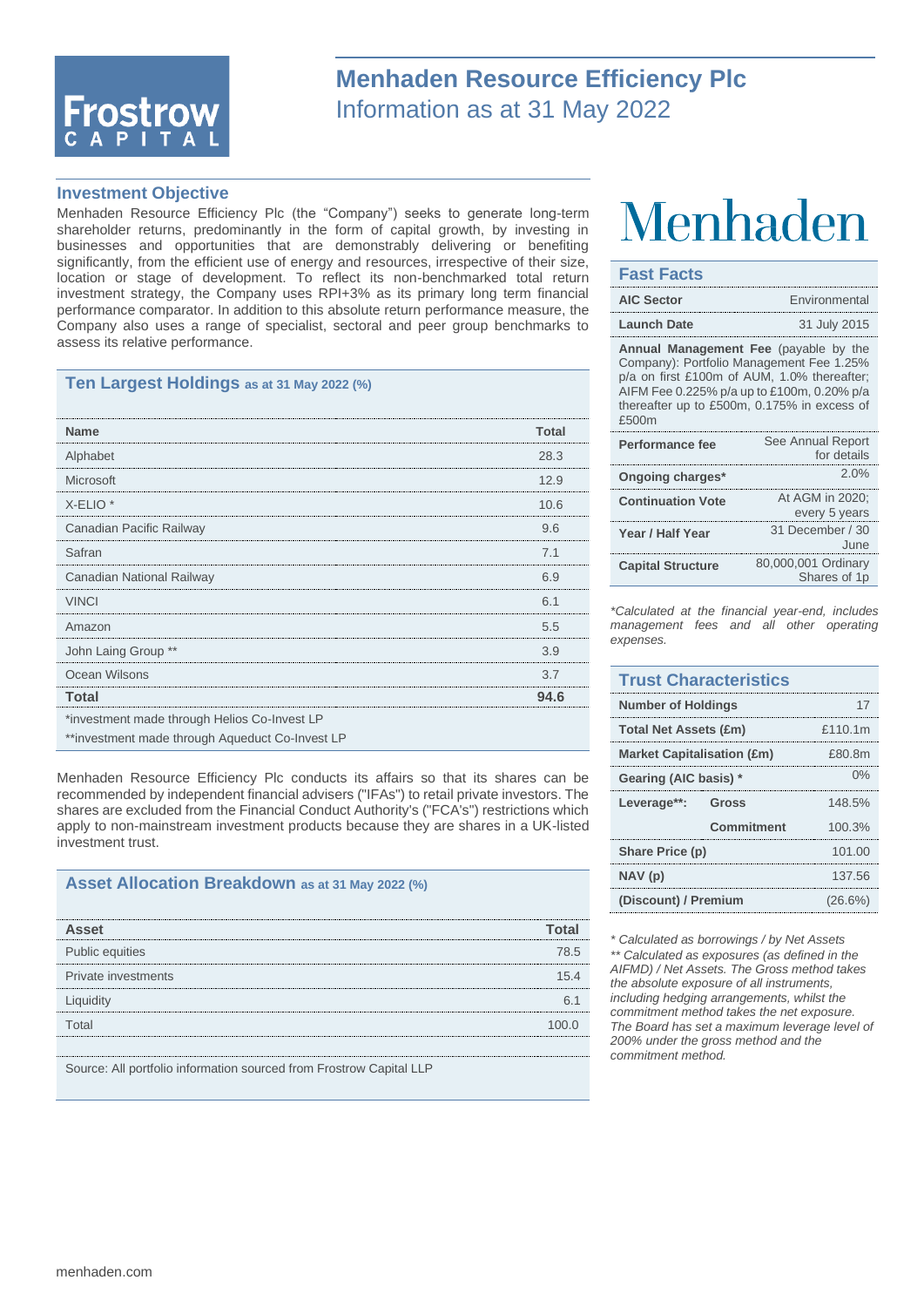# **Frostrow**

## **Menhaden Resource Efficiency Plc** Information as at 31 May 2022

#### **Geographical Breakdown as at 31 May 2022 (%)**

| <b>Asset</b>                                                                                   | Total |
|------------------------------------------------------------------------------------------------|-------|
| US                                                                                             | 48 4  |
| Europe                                                                                         | 23.0  |
| Canada                                                                                         | 15.5  |
| lΙK                                                                                            | 36    |
| <b>Emerging Markets</b>                                                                        | 34    |
| Liquidity                                                                                      | հ 1   |
| Total                                                                                          |       |
| Source: All portfolio information sourced from Frostrow Capital LLP. Geographic classification |       |

based on location of primary economic activity

#### **Standardised Discrete Performance (%)**

| Percentage<br>Growth | 1 month  | <b>YTD</b> | 1 Year   | 3 Years  | 5 Years  | <b>Since</b><br>Inception |
|----------------------|----------|------------|----------|----------|----------|---------------------------|
| <b>NAV</b>           | $-1.5\%$ | $-11.7\%$  | $-5.0\%$ | 36.9%    | 56.1%    | $42.4\%$                  |
| <b>Share Price</b>   | $-1.5\%$ | $-9.8\%$   | $-3.3\%$ | 22.3%    | 62.5%    | $-0.1\%$                  |
| Index^               | $3.7\%$  | 6.4%       | $14.5\%$ | $27.0\%$ | $43.6\%$ | 57.2%                     |

Past performance is not a guide to future performance. The value of investments and the income from them may fall as well as rise and is not guaranteed. An investor may receive back less than the original amount invested.

Source: Morningstar/Frostrow.

^ RPI +3%, and the data is quoted on a month lag.

#### **Commentary**

During May, the Company's net asset value ('NAV') per share was down 1.5%, the share price was down 1.5%, while the RPI+3% was up 3.7%.

Our public equities portfolio fell over the month and reduced our NAV by 1.7%.

**Safran** was the largest detractor, reducing our NAV by 0.4%. The slowing economic climate and higher oil prices continue to provide an uncertain backdrop for the aviation industry, as it continues its recovery following the coronavirus epidemic.

**Canadian Pacific** and **Microsoft** both reduced our NAV by 0.3%.

| <b>Codes</b>                   |                      |  |
|--------------------------------|----------------------|--|
| Sedol                          | BZ0XWD0              |  |
| <b>ISIN</b>                    | GB00BZ0XWD04         |  |
| <b>Legal Entity Identifier</b> |                      |  |
|                                | 2138004NTCUZTHFWXS17 |  |
| <b>Bloomberg</b>               | <b>MHN IN</b>        |  |
| Epic                           | <b>MHN</b>           |  |

#### **Investment Policy**

The Company's investment objective is pursued through constructing a convictiondriven portfolio consisting primarily of direct listed and unlisted holdings across different asset classes and geographies. The Company invests, either directly or through external funds, in a portfolio that is comprised predominantly of a combination of listed equities and private equity investments. The flexibility to invest across asset classes affords the Company two main benefits: 1) It enables construction of a portfolio based on an assessment of market cycles; and 2) It enables investment in all opportunities which benefit from the investment theme. It is expected the portfolio will comprise approximately 15 to 30 positions.

The portfolio will be predominantly focused on investments in developed markets, though if opportunities that present an attractive risk and reward profile are available in emerging markets then these may also be pursued. While many of the companies forming the portfolio are headquartered in the UK, USA or Europe, it should be noted that many of those companies are global in nature so their reporting currency may not reflect their actual geographic or currency exposures. Subject to any applicable investment restrictions contained in the Listing Rules from time to time, the Company will not make an investment if it would cause a breach of any of the following limits at the point of investment: 1) no more than 20% of the Company's gross assets may be invested, directly or indirectly through external funds, in the securities of any single entity; and, 2) no more than 20% of the Company's gross assets may be invested in a single external fund.